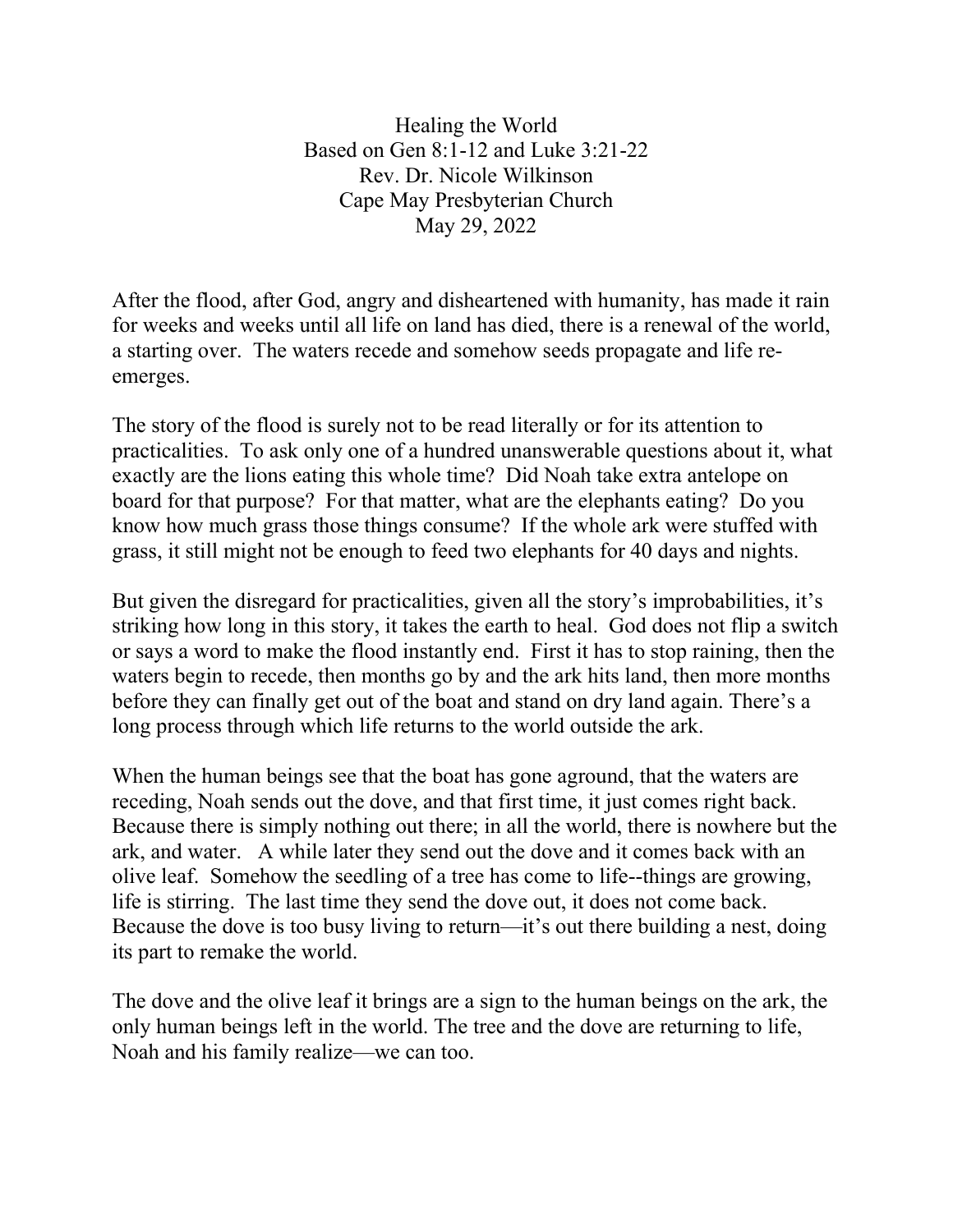Both the dove and the olive branch are symbols of peace for us, but it's not peacemaking that's happening in Gen 8; unless it's a peace between humanity and God. In the story, the dove and the branch represent hope, life, renewal, and healing.

The olive branch became a symbol of peace, I'm told, because in the early cultivation of the olive it took years for olive trees to bear fruit. So it was believed that anyone who planted olive groves must be expecting a long period of peace. There was time to watch and tend while the tree came to fruition.

And so this was meant to be a sermon about healing and peace and the relationship between the two. It was meant to be a sermon about how the fate of all life is intertwined with the fate of humanity, how all the world begins to heal when we human beings begin to heal and how human beings are healed by the healing of all life on earth.

Then Tuesday happened. A fourth-grader dialed 911 on her cell phone as she crouched on her classroom floor, and whispered into the phone, please come now. Nineteen children and two of their teachers were killed, and 17 others, including the shooter's grandmother, were shot and wounded.

How do we talk about peace, about trees sprouting leaves and birds making nests, not to mention the actual rainbow-- how do we talk about humanity beginning again in a new and better way, how do we talk about healing the world while we are looking at the world's terrible wounds and they are so fresh and so very deep?

I tried turning to the gospel lesson for help. In the gospel, the holy spirit descends on Jesus like a dove after his baptism, and the voice of God announces—you are my son, beloved. Your being makes me glad.

Surely God says the same to each of us as we are baptized, or indeed as we are born—you are my child, beloved. Your existence pleases me.

In one sense it may be comforting to know, that each of those children, the wounded and the dead, each young person was and is known and loved and seen by God. In another sense we must admit, we must confess, that God grieves and rages at the suffering, the broken lives and the broken bodies of those beloved, cherished children.

We cannot grieve with the community of Uvalde as though they were beset by natural disaster. This was not a hurricane or a fire; there was nothing natural about